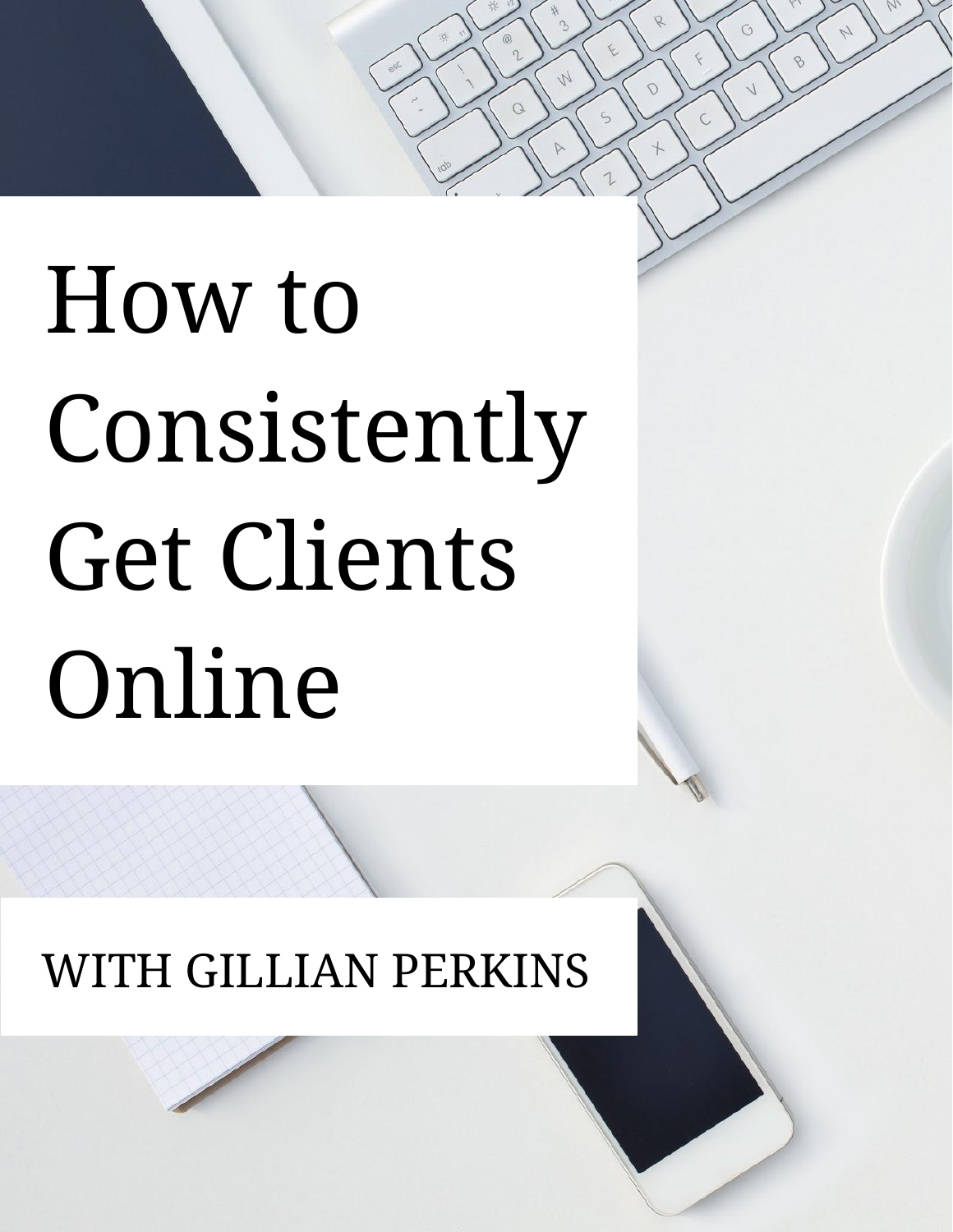#### **Clarify Your Message**

In the simplest terms, what does your business offer?

Who is it for?

What positive results does your product create for your customers?

Brainstorm your company's message: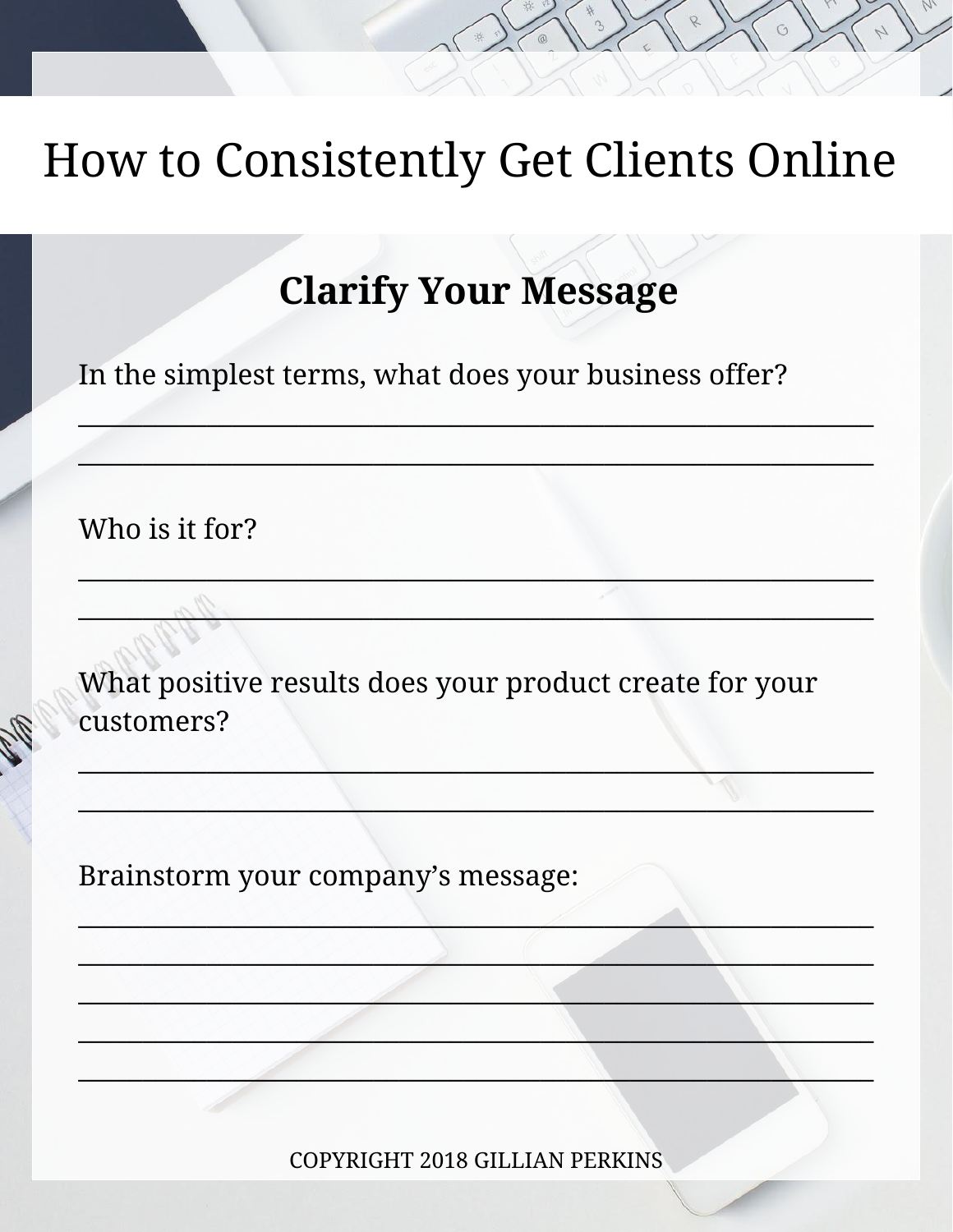What is your company's message to your customers?

How do your products fulfill this message? (general)

How do each of your individual offerings fulfill this message?

 $1)$  $2)$ 3)  $4)$ 5)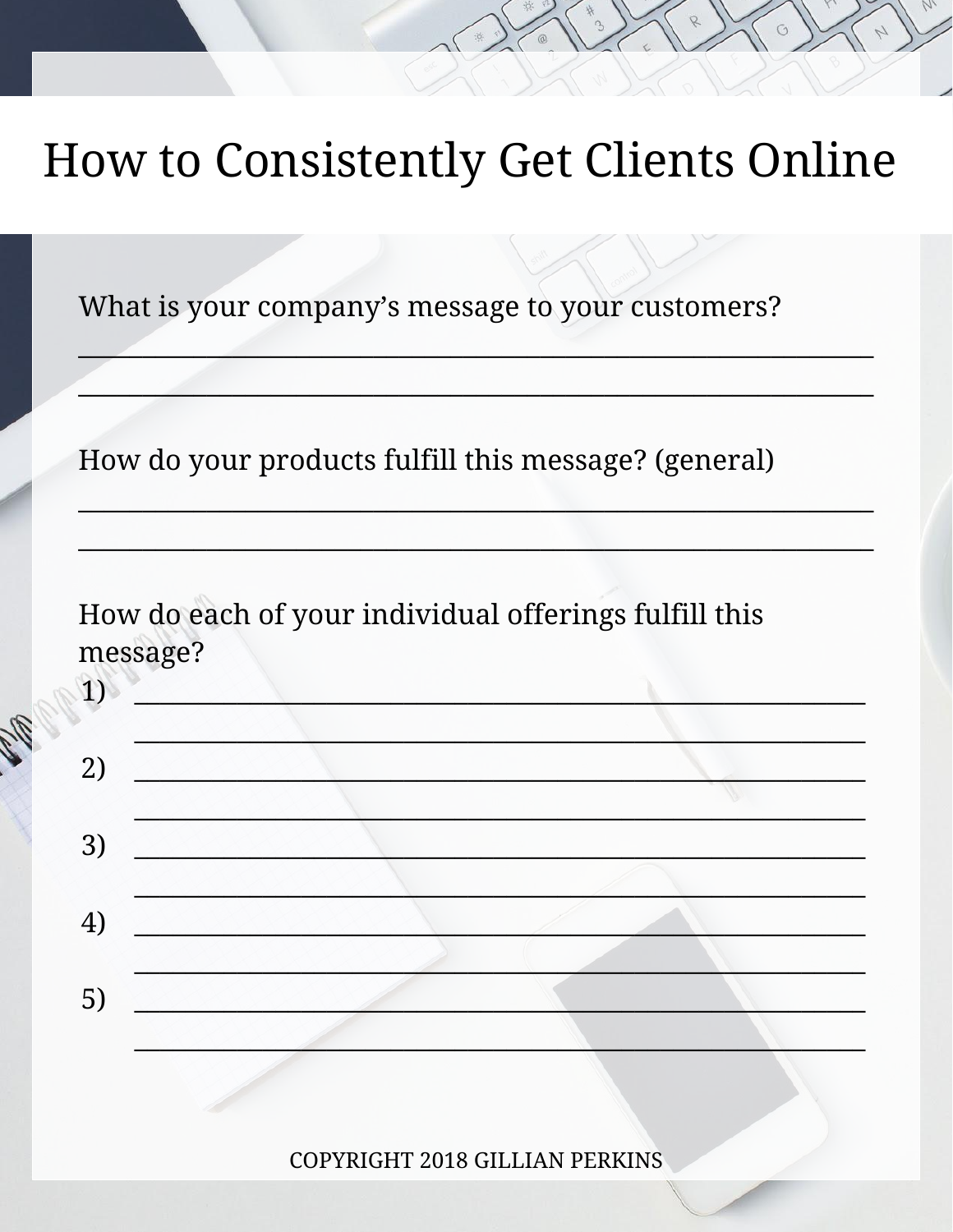#### **Create Compelling Offers**

What does your customer WANT?

How does your product deliver what your customer wants?

What does your customer want to AVOID?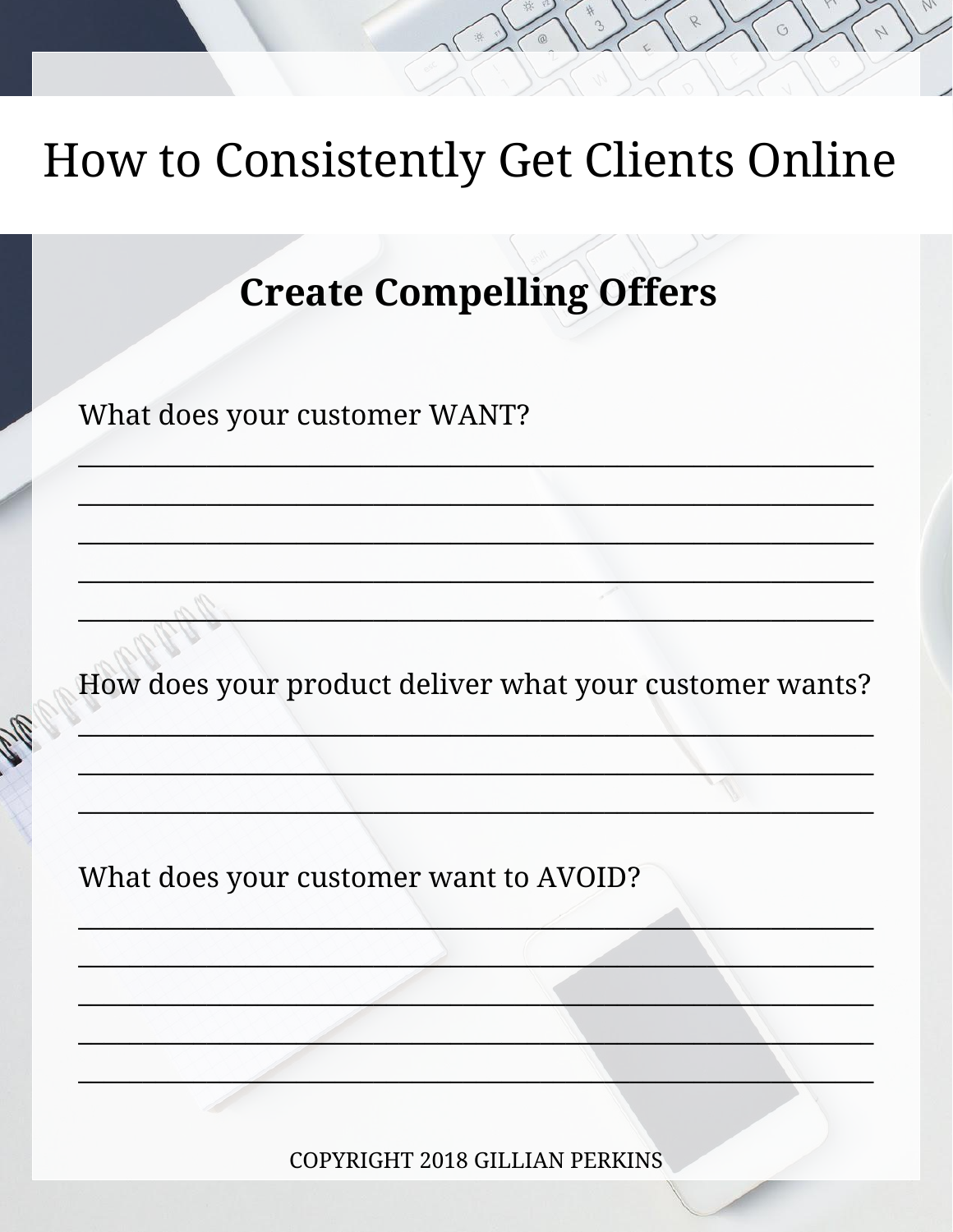How does your product save your customer from what they want to avoid?

 $\mathcal{L}_\text{max}$  and  $\mathcal{L}_\text{max}$  and  $\mathcal{L}_\text{max}$  are the set of the set of the set of the set of the set of the set of the set of the set of the set of the set of the set of the set of the set of the set of the set of th

 $\mathcal{L}$  , and the set of the set of the set of the set of the set of the set of the set of the set of the set of the set of the set of the set of the set of the set of the set of the set of the set of the set of the set

 $\frac{1}{2}$  ,  $\frac{1}{2}$  ,  $\frac{1}{2}$  ,  $\frac{1}{2}$  ,  $\frac{1}{2}$  ,  $\frac{1}{2}$  ,  $\frac{1}{2}$  ,  $\frac{1}{2}$  ,  $\frac{1}{2}$  ,  $\frac{1}{2}$  ,  $\frac{1}{2}$  ,  $\frac{1}{2}$  ,  $\frac{1}{2}$  ,  $\frac{1}{2}$  ,  $\frac{1}{2}$  ,  $\frac{1}{2}$  ,  $\frac{1}{2}$  ,  $\frac{1}{2}$  ,  $\frac{1$ 

 $\frac{1}{2} \left( \frac{1}{2} \left( \frac{1}{2} \right) \left( \frac{1}{2} \right) \left( \frac{1}{2} \right) \left( \frac{1}{2} \right) \left( \frac{1}{2} \right) \left( \frac{1}{2} \right) \left( \frac{1}{2} \right) \left( \frac{1}{2} \right) \left( \frac{1}{2} \right) \left( \frac{1}{2} \right) \left( \frac{1}{2} \right) \left( \frac{1}{2} \right) \left( \frac{1}{2} \right) \left( \frac{1}{2} \right) \left( \frac{1}{2} \right) \left( \frac{1}{$ 

How much are these results worth to your customers?

How much does your competition charge?

| What additional value can you offer? |  |  |
|--------------------------------------|--|--|
|                                      |  |  |
|                                      |  |  |
|                                      |  |  |
|                                      |  |  |

How much is your offering worth to your customers?

How much will you sell it for?

COPYRIGHT 2018 GILLIAN PERKINS

 $\Box$  . The second contract of  $\Box$  . The second contract of  $\Box$  . The second contract of  $\Box$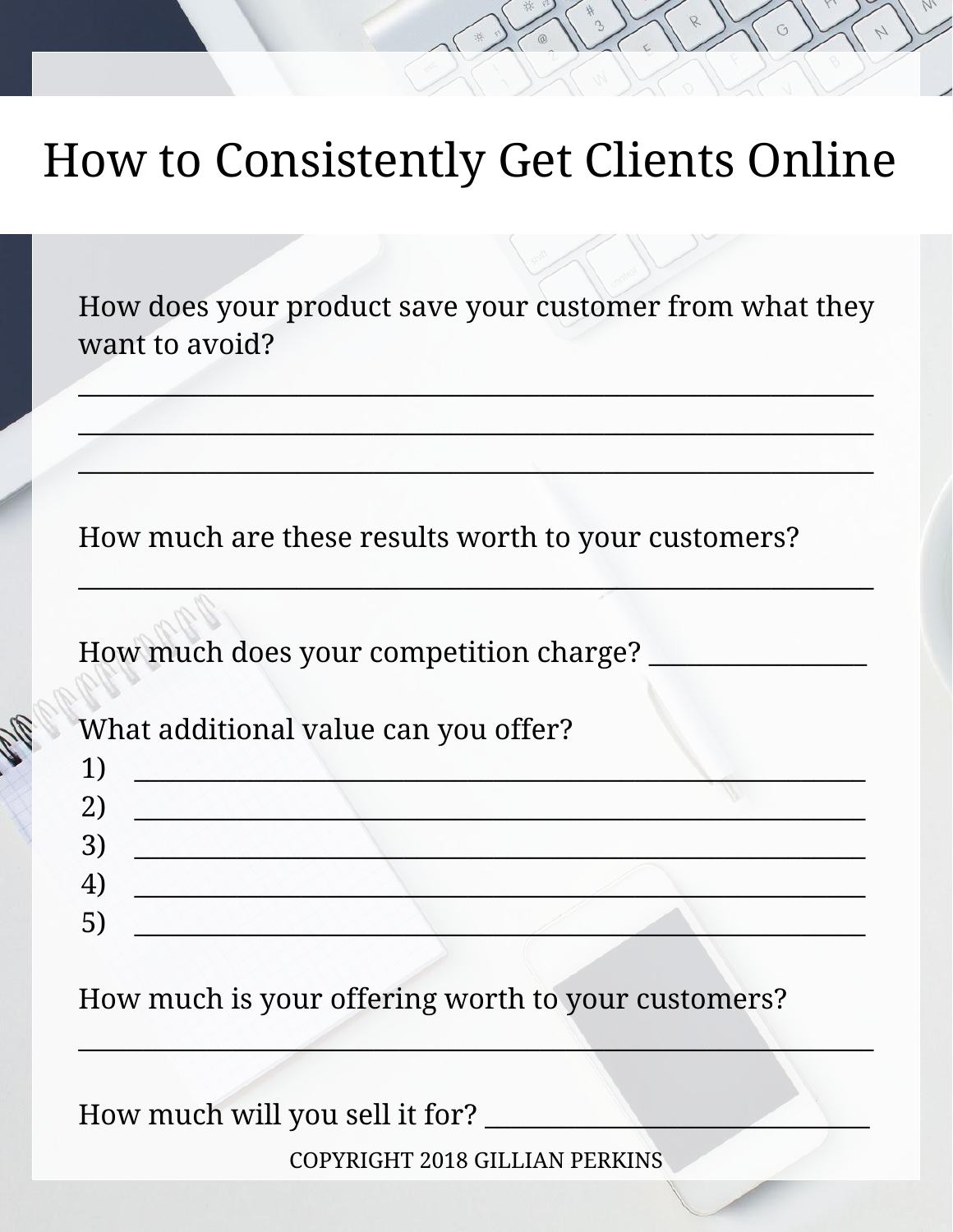#### **Let the World Know**

Which of these best options will you use to spread the word about your business?

- ❏ Blogging + Pinterest
- ❏ Guest Blogging
- ❏ Youtube
- ❏ Facebook Advertising
- ❏ Google Advertising
- ❏ Influencer Collaborations
- ❏ Other \_\_\_\_\_\_\_\_\_\_\_\_\_\_\_\_\_\_\_\_\_\_\_\_\_\_\_\_\_\_\_\_\_\_\_\_\_\_\_\_\_\_\_\_\_\_\_\_\_\_\_
- $\Box$  Other

How will your website turn visitors into leads?

COPYRIGHT 2018 GILLIAN PERKINS

 $\frac{1}{2}$ 

 $\frac{1}{2}$  ,  $\frac{1}{2}$  ,  $\frac{1}{2}$  ,  $\frac{1}{2}$  ,  $\frac{1}{2}$  ,  $\frac{1}{2}$  ,  $\frac{1}{2}$  ,  $\frac{1}{2}$  ,  $\frac{1}{2}$  ,  $\frac{1}{2}$  ,  $\frac{1}{2}$  ,  $\frac{1}{2}$  ,  $\frac{1}{2}$  ,  $\frac{1}{2}$  ,  $\frac{1}{2}$  ,  $\frac{1}{2}$  ,  $\frac{1}{2}$  ,  $\frac{1}{2}$  ,  $\frac{1$ 

 $\blacksquare$ 

 $\Box$  . The contract of the contract of the contract of the contract of the contract of the contract of the contract of

\_\_\_\_\_\_\_\_\_\_\_\_\_\_\_\_\_\_\_\_\_\_\_\_\_\_\_\_\_\_\_\_\_\_\_\_\_\_\_\_\_\_\_\_\_\_\_\_\_\_\_\_\_\_\_\_\_\_\_\_\_\_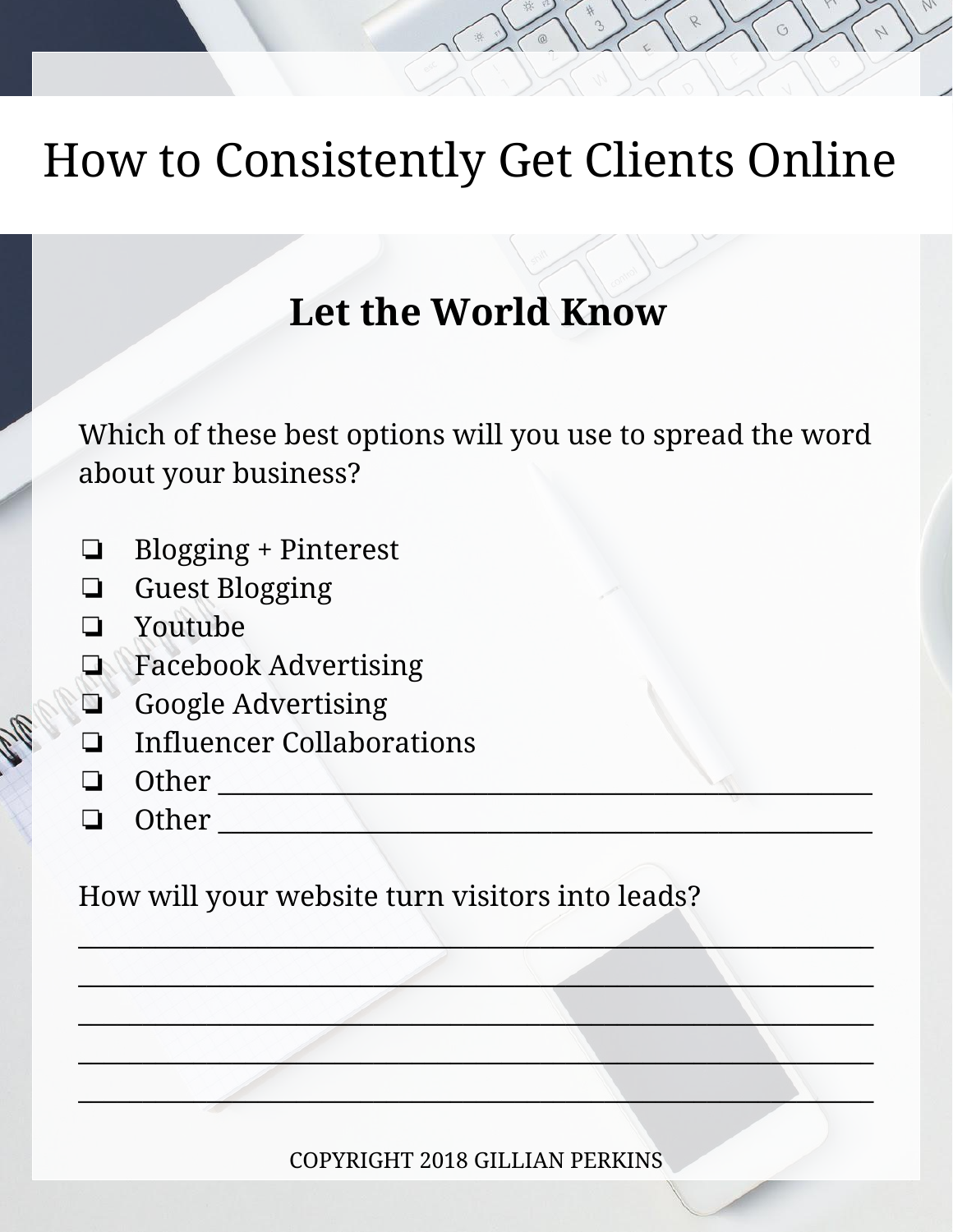#### **A Simple Sales Funnel**

How will customers first hear about your business?



How will you entice them to learn more?

Draft your welcome message:

COPYRIGHT 2018 GILLIAN PERKINS

 $\frac{1}{2}$  ,  $\frac{1}{2}$  ,  $\frac{1}{2}$  ,  $\frac{1}{2}$  ,  $\frac{1}{2}$  ,  $\frac{1}{2}$  ,  $\frac{1}{2}$  ,  $\frac{1}{2}$  ,  $\frac{1}{2}$  ,  $\frac{1}{2}$  ,  $\frac{1}{2}$  ,  $\frac{1}{2}$  ,  $\frac{1}{2}$  ,  $\frac{1}{2}$  ,  $\frac{1}{2}$  ,  $\frac{1}{2}$  ,  $\frac{1}{2}$  ,  $\frac{1}{2}$  ,  $\frac{1$ 

 $\blacksquare$ 

 $\Box$  . The contract of the contract of the contract of the contract of the contract of the contract of the contract of

\_\_\_\_\_\_\_\_\_\_\_\_\_\_\_\_\_\_\_\_\_\_\_\_\_\_\_\_\_\_\_\_\_\_\_\_\_\_\_\_\_\_\_\_\_\_\_\_\_\_\_\_\_\_\_\_\_\_\_\_\_\_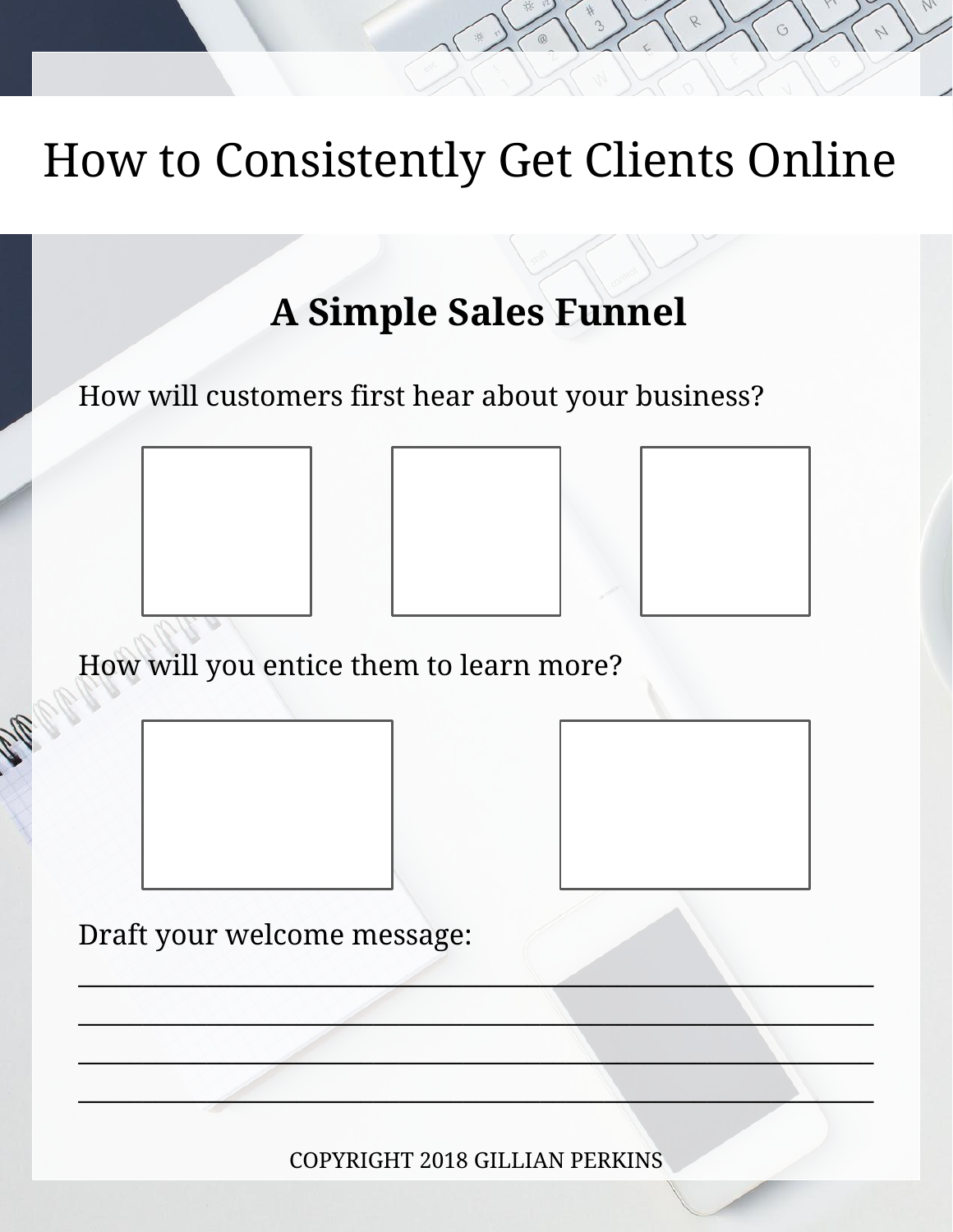What will your first (little) offer be?

How will you continue to build the relationship?





When will you pitch your main product offering?

HOW will you pitch?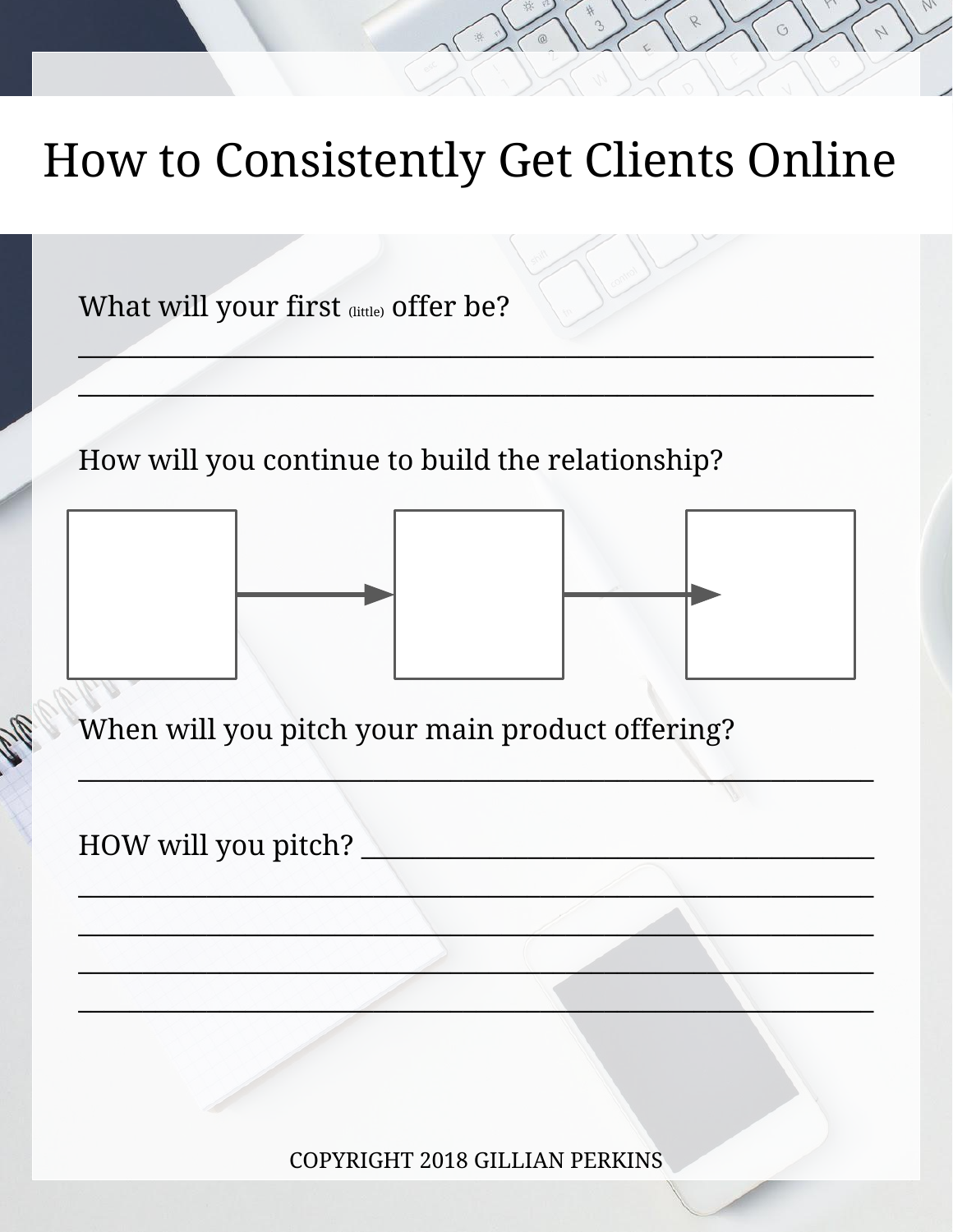#### Sales ACTION plan:

- 1. Where are you at now?
- 2. Why me, why now?
- 3. Where do you hope to be in \_\_\_\_ months?
- 4. What's holding you back from reaching your goals?
- 5. Are you interested in hearing about how I could help?
- 6. What will your next step be?

Draft your follow-up plan:

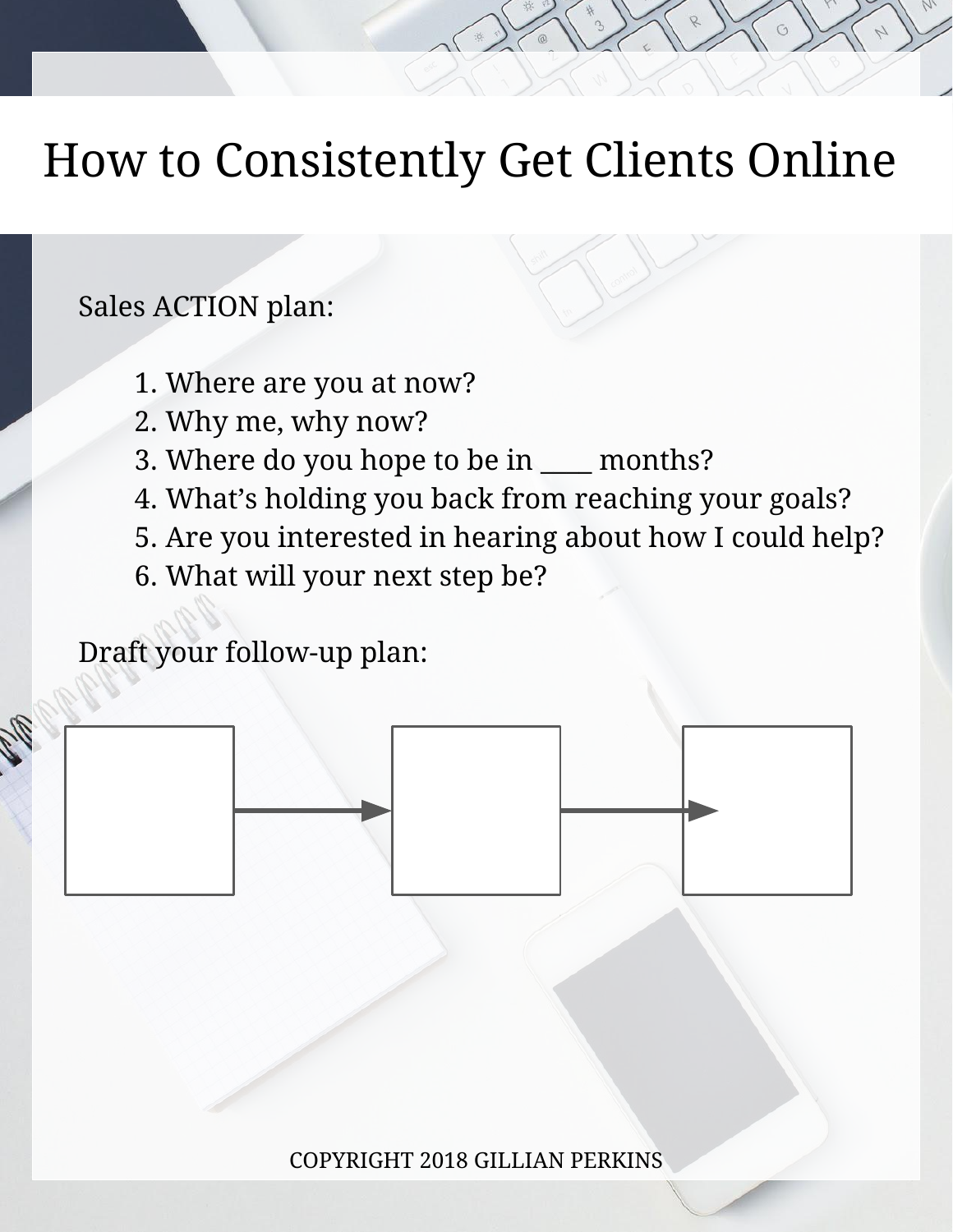#### The Simple Art of Asking

Where could you find your ideal customer?



#### Identify specific potential customers: